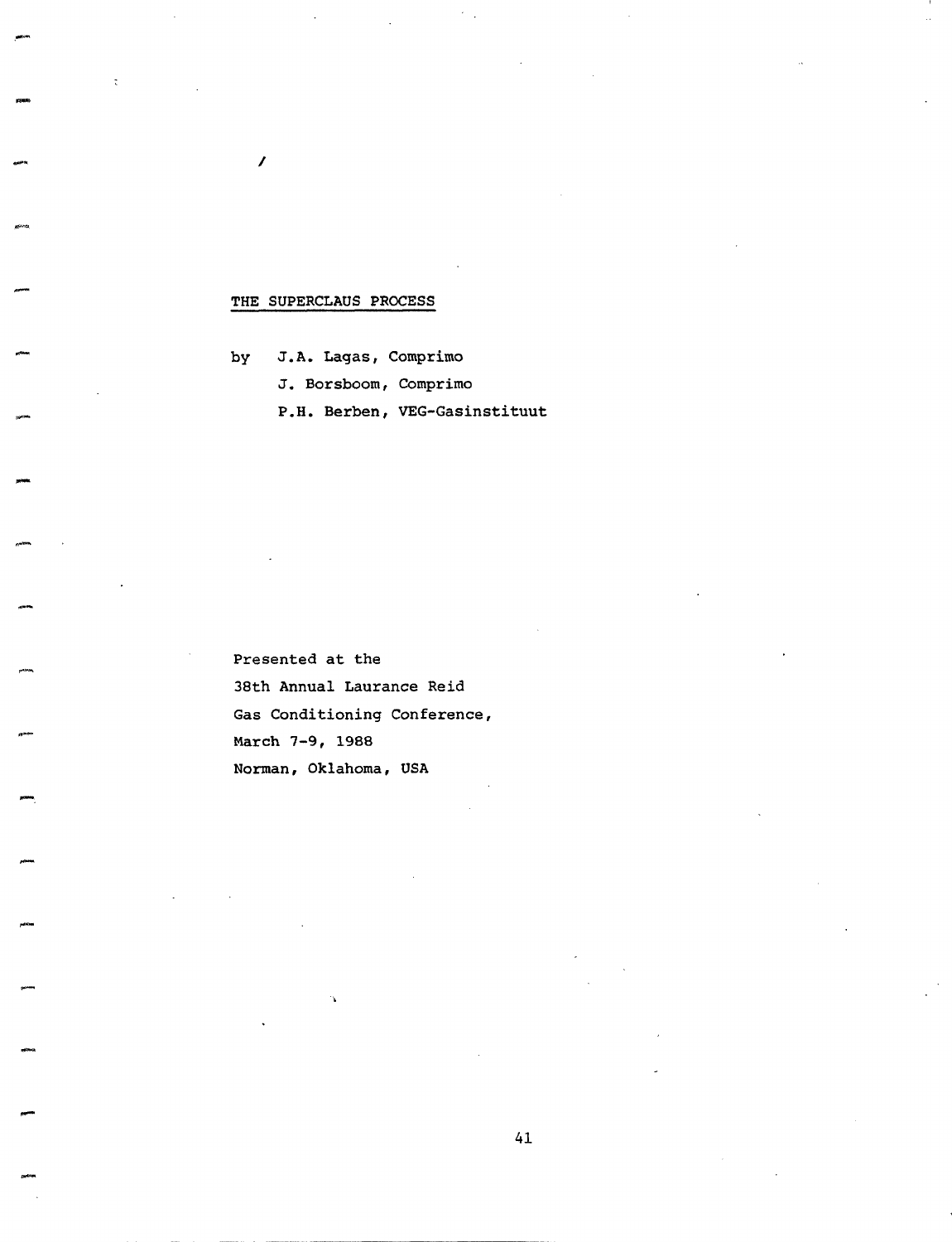# CONTENTS

- 1. Abstract
- 2. Introduction
- 3. The Claus process
- 4. The SUPERCLAUS process
- 5. SUPERCLAUS-99
- 6. SUPERCLAUS-99.5
- 7. The SUPERCLAUS-catalyst
- 8. Investment costs
- 9. Experience
- I0. References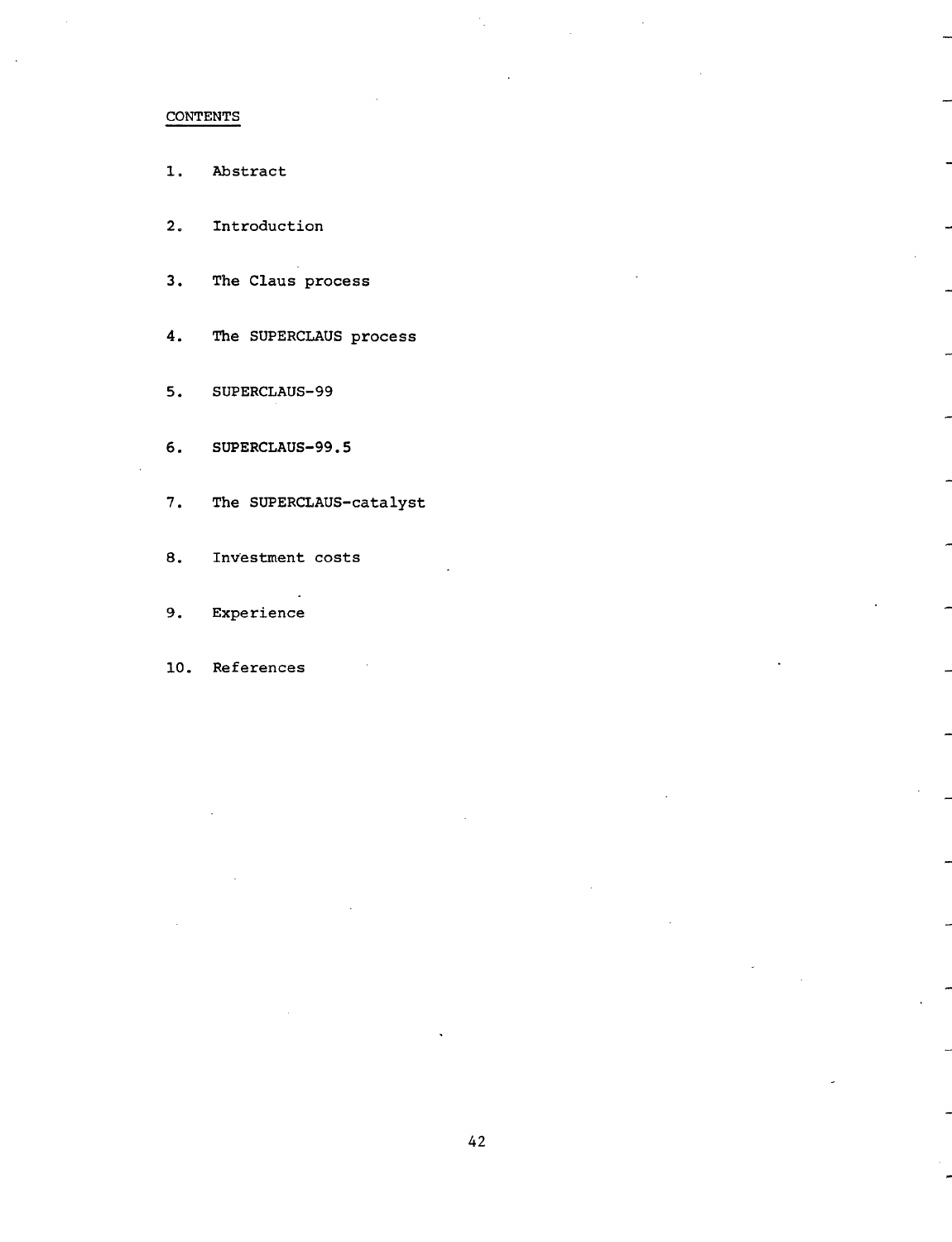### 1. ABSTRACT

The SUPERCLAUS process is a new development of the well-known Claus process and produces elemental sulphur from  $H_2S$ . The SUPERCLAUS process implies a modification of the process control system and the use of a newly developed selective oxidation catalyst in the third reactor with the object to yield 99% or 99.5% overall sulphur recovery (two versions) without any further tail gas clean-up.

The catalyst has several unique characteristics:

- Conversion of H<sub>2</sub>S with excess oxygen into elemental sulphur for more than 90%.
- No establishment of the reverse Claus reaction

$$
\frac{3}{n} s_n + 2 H_2 O \longrightarrow 2 H_2 S + SO_2
$$

- High water concentrations in the process gas have hardly any influence on the conversion of  $H_2S$  into sulphur.
- Other combustibles are not oxidized.

The SUPERCLAUS process can be applied in new as well as in existing Claus plants.

## SUPERCLAUS-99

In the normal Claus process a  $H_2S$  : SO<sub>2</sub> ratio of 2:1 is essential to reach optimal sulphur recovery rates.

In the SUPERCLAUS-99 process the Claus reaction is carried out with excess  $H_2S$  to realize an almost complete conversion of SO<sub>2</sub> after the second reactor stage.

The  $H_2S$  concentration downstream the second Claus reactor is controlled between 0.8 - 3.0 vol.%. Air is added to the tail gas which is subsequently passed over the newly developed selective oxidation catalyst for direct conversion of the remaining  $H_2S$ into elemental sulphur.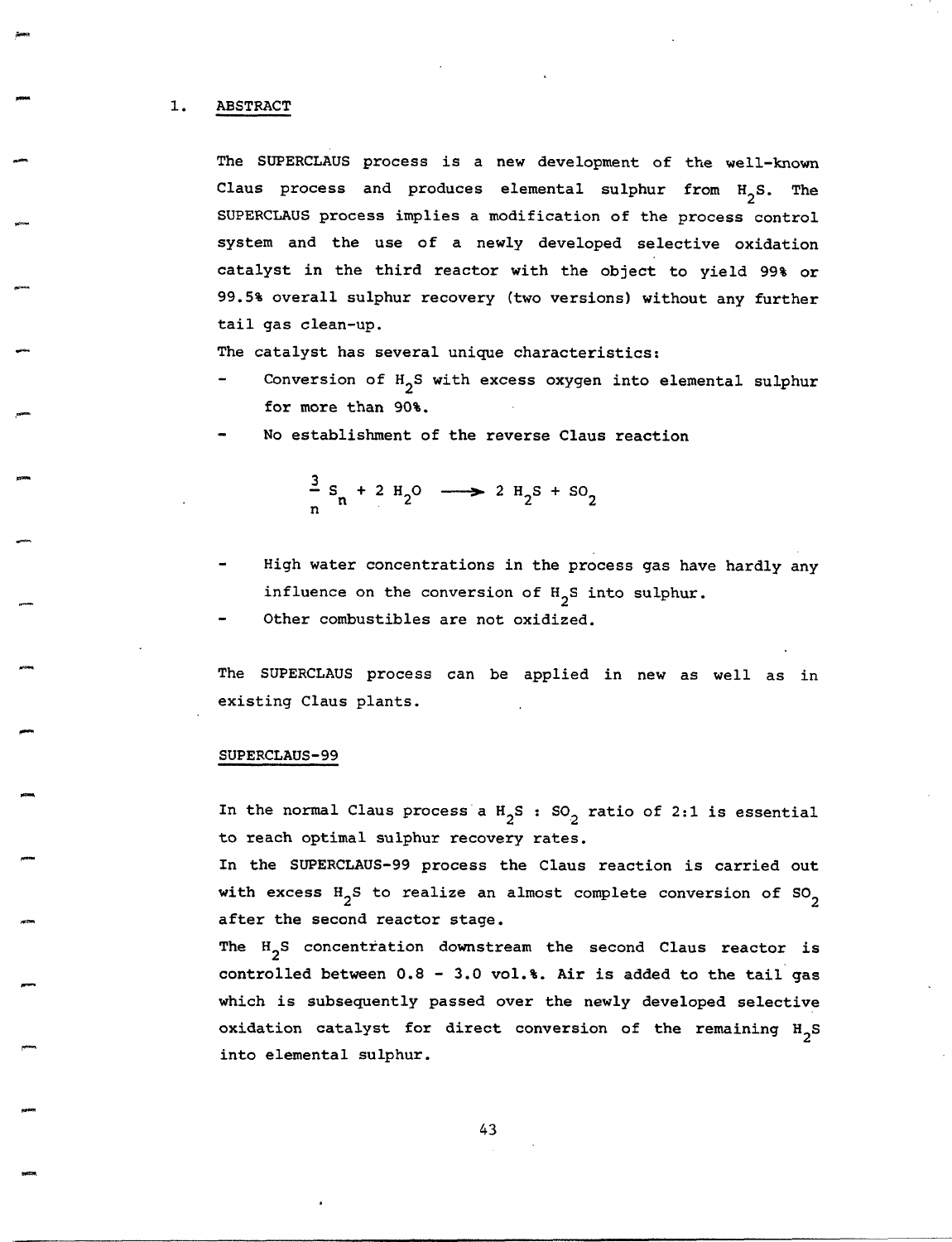The extra investment or retrofit costs are low. The costs for retrofitting a three stage Claus plant are only 5% of the total investment costs. The extra utility costs are also low.

#### SUPERCLAUS-99.5

المستشفين

In this version the Claus reaction in the first two reactors is operated at the normal  $H_2S$  : SO<sub>2</sub> ratio of 2:1. The tail gas of the second reactor stage is then routed to a hydrogenation reactor for conversion of all remaining sulphur components into  $H_2S$ . Subsequently the gas from the hydrogenation reactor is passed directly over the new selective oxidation catalyst to convert the H<sub>2</sub>S into elemental sulphur. As the newly developed catalyst is not sensitive to water, there is no need to condense the water downstream the hydrogenation reactor, which is the case in practically all Claus Tail Gas Clean-up processes.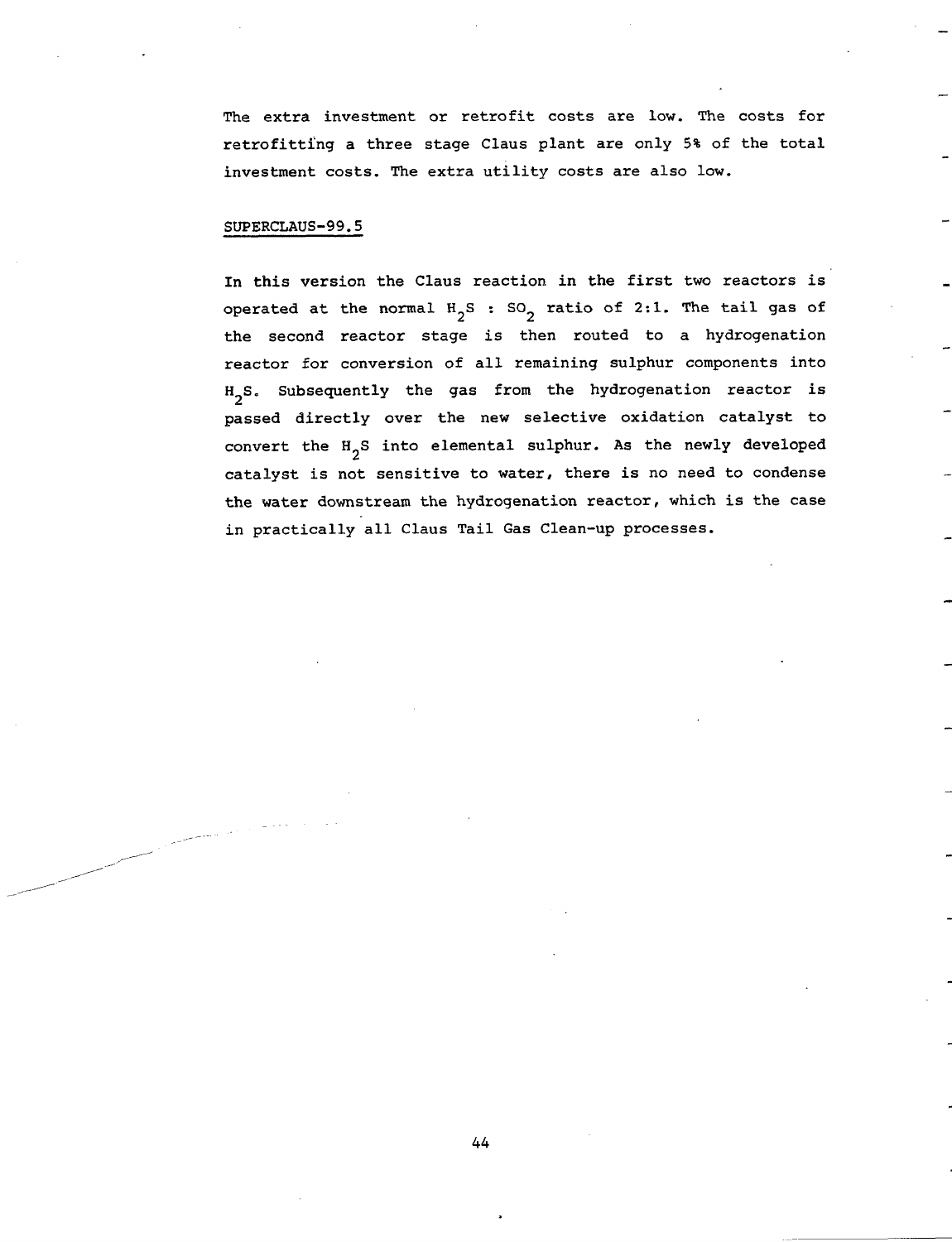#### 2. INTRODUCTION

On a worldwide scale the exploitation and processing of crude oil and natural gas have increased significantly during the past thirty years. This large expansion has caused severe pollution problems, especially as a result of sulphur dioxide emissions to the atmosphere.

A general public awareness calls for regulations to limit the absolute amount of  $SO_2$  emitted to the atmosphere and thereby the destructive consequences of acid rain. The EEC is preparing legislation that by 1992 Claus plants should have sulphur recovery rates of at least 98.5%.

In the Federal Republic of Germany strict regulations are already prevailing and require recoveries up to 99.5%. In some parts of the world where emissions lead to serious problems, requirements may even be more stringent.

When processing crude oils and sour natural gases, large quantities of H<sub>2</sub>S gas are released. In sulphur recovery plants, or so-called Claus plants, this  $H_2S$  gas is converted into elemental sulphur. The Claus plants can be blamed for part of the  $SO_2$ emissions, as the sulphur recovery rate is 90-98% depending on the number of reactors. During the last decade a great number of Claus Tail Gas Treating (TGT) processes have been developed to increase the total sulphur recovery efficiency. Removing the last percentages of sulphur by means of these Claus TGT processes is expensive, both in terms of capital investment cost and energy consumption.

The Dutch companies Comprimo and VEG-Gasinstituut, in co-operation with the University of Utrecht, have developed an essentially new version of the well-known Claus process, called the SUPER-CLAUS process; this SUPERCLAUS process increases the sulphur recovery rate of a Claus plant to more than 99%. Two process versions have been developed: the SUPERCLAUS-99 process and the SUPERCLAUS-99.5 process.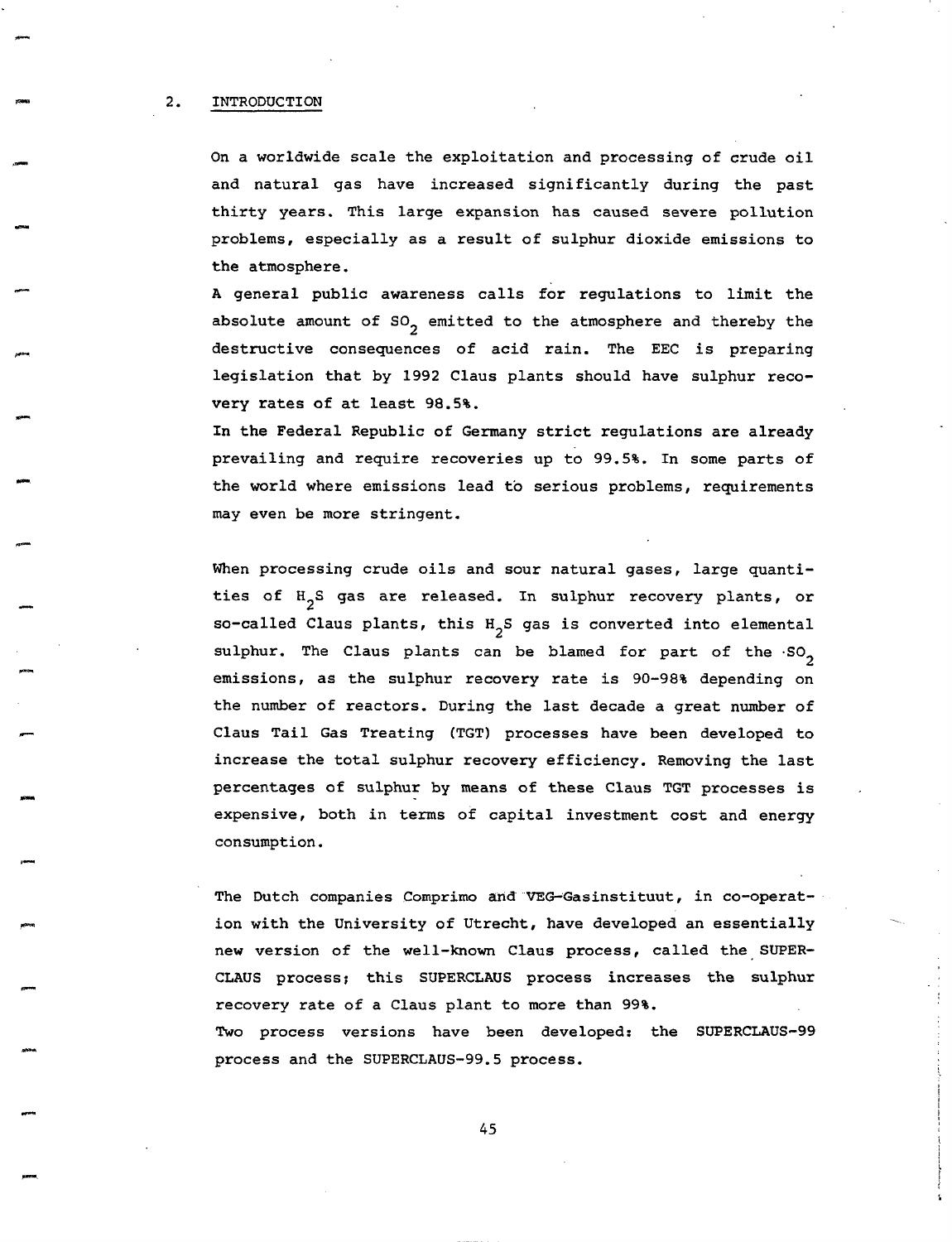#### 3. THE CLAUS PROCESS

/f

The Claus process was developed around 1890 and was based on passing H<sub>2</sub>S and air over a catalyst. In that period, its application was extremely difficult due to the technical problem of handling the large amount of heat generated by the process. In 1938 this problem was basically solved by I.G. Farben by the introduction of a thermal stage in which the reaction heat is used to generate steam.

Nowadays a Claus plant consists of a thermal stage followed by two or three catalytic reactor stages. In the thermal stage, which consists of an  $H_2S$  burner with combustion chamber and waste heat boiler, one-third of the  $H_2S$  gas is combusted at a temperature of about 1200°C to  $SO_2$  according to the reaction

$$
3 H_2 S + 1.5 O_2 \longrightarrow 2 H_2 S + SO_2 + H_2 O
$$
 (a)

and the major part of the  $H_2S$  reacts subsequently with the SO<sub>2</sub> to elemental sulphur, according to the Claus reaction

$$
2 H_2 S + 1 SO_2 \implies 1.5 S_2 + 2 H_2 O \tag{b}
$$

The heat generated by the reactions in the  $H_2S$  burner and by cooling the gases in the waste heat boiler is used to produce steam. The gases are cooled to about 160°C so that the formed sulphur is condensed (fig. 1) and separated as liquid sulphur. The Claus reaction is an equilibrium reaction and in the thermal stage 65 - 70% of the total  $H_2S$  is converted into sulphur (1). Thus the gases leaving the thermal stage still contain a rather large quantity of sulphur. To reach higher conversions the Claus reaction has to continue with the aid of a catalyst. The gases are passed through two or three reactor stages, each consisting of a heater, reactor and sulphur condenser.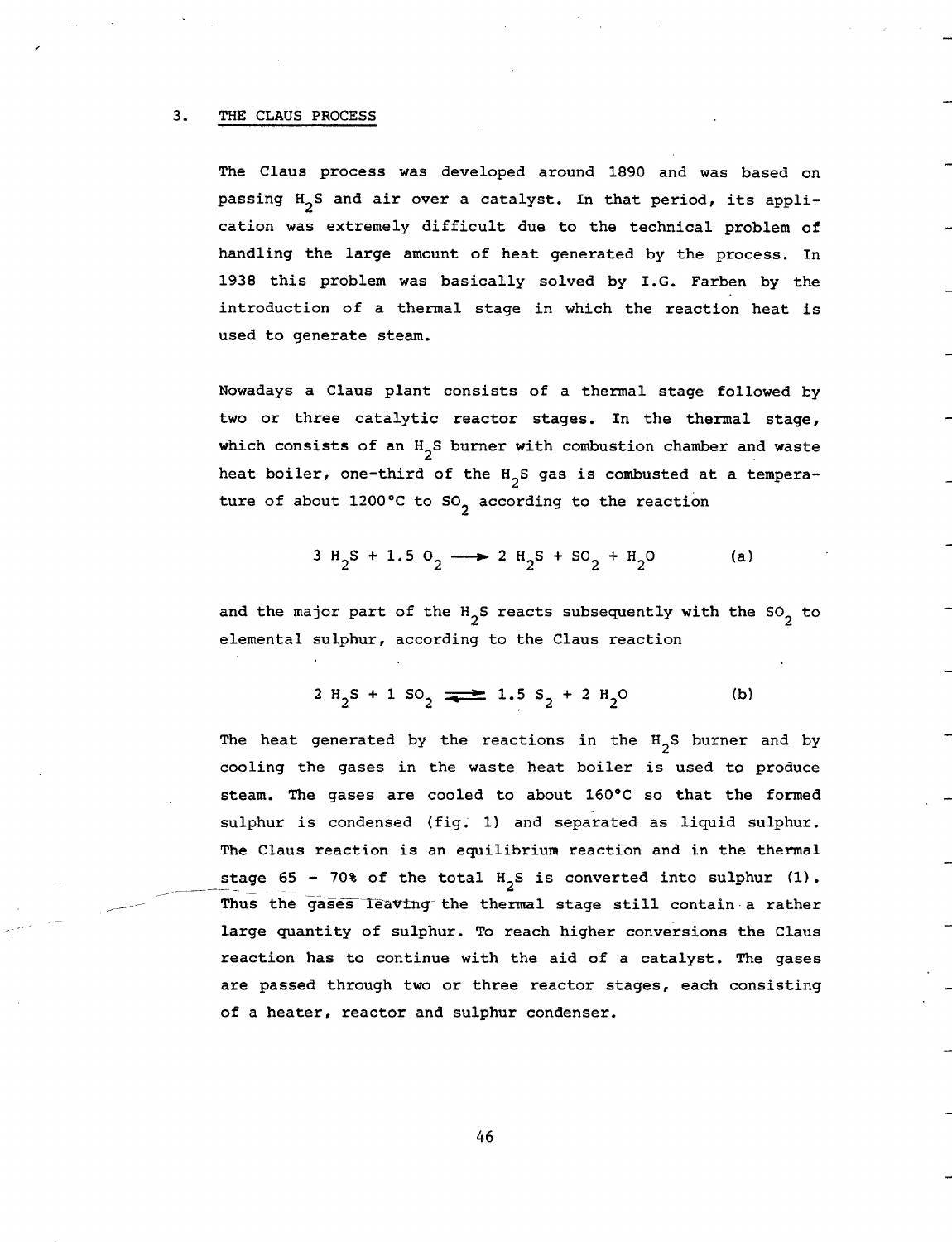

#### Figure 1 Claus process

The gases are heated up to about 200-250°C and as soon as equilibrium conditions have been reached, the sulphur is removed before the gases are passed to the following reactor stage.

Quite a number of different types of Claus processes have been developed during the last twenty years (2).

The principle control variable in all these Claus processes is the air to acid gas ratio. The plant efficiency or sulphur recovery is quite depending on the two components  $H_2S$  and  $SO_2$ being in the correct ratio of 2:1 for the Claus reaction (b). As a result the air control becomes more critical for plants to be operated with high efficiencies as is illustrated by figure 2.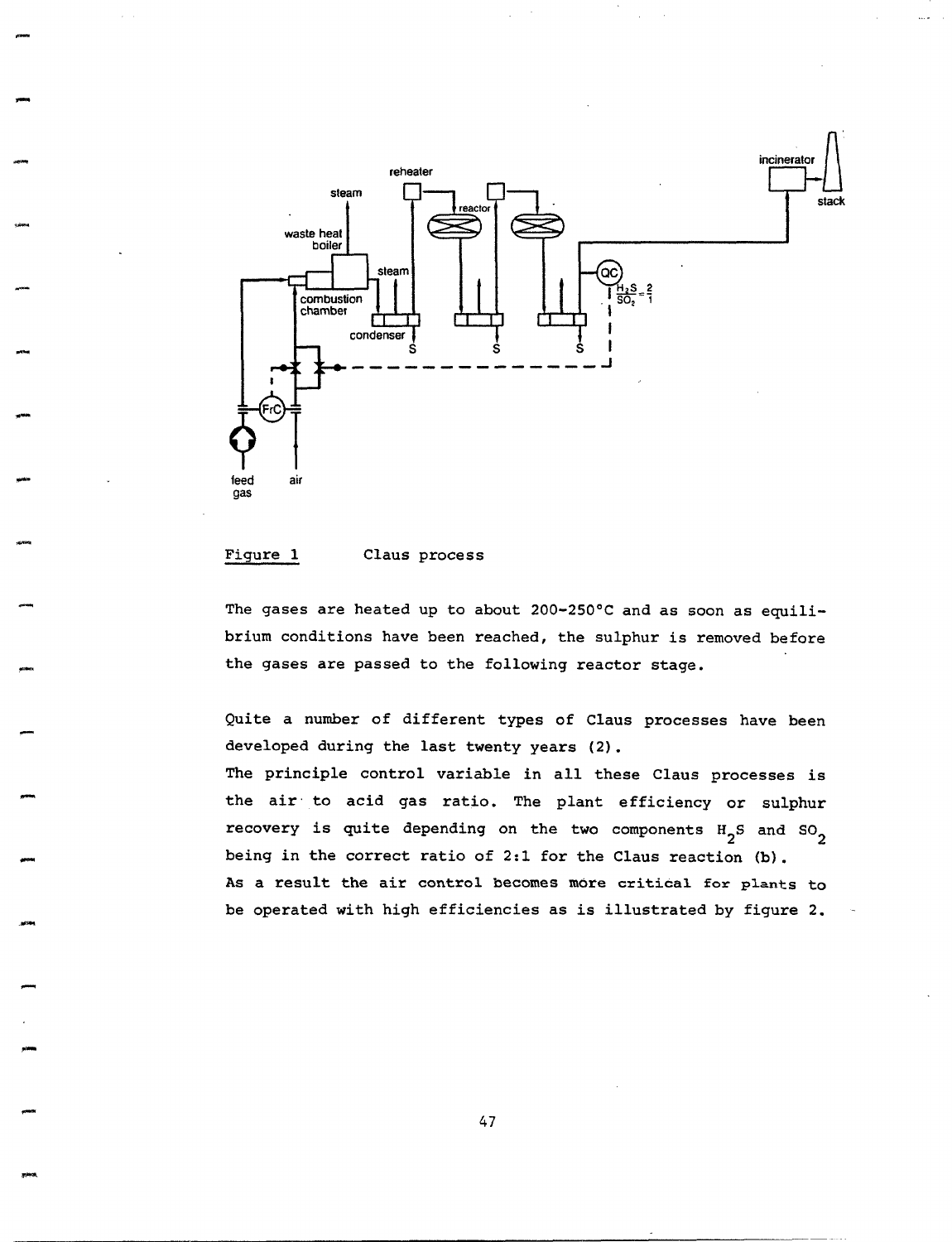

Figure 2 Conversion  $H_2S + 0.5 O_2 \implies S + H_2O$ 

Figure 2 shows that for a Claus plant with a sulphur conversion of 98% the loss in conversion efficiency due to 5% deficiency of air, is about 3% and  $1\frac{1}{2}$  % for 5% excess air operation. As the plant efficiency depends on the exact  $H_2S$  : SO<sub>2</sub> ratio of 2:1 for the Claus reaction

$$
2 H_2 S + SO_2 \longrightarrow \frac{3}{n} S_n + 2 H_2 O
$$
 (b)

it is clear that, notwithstanding the fact that modern Claus plants are equipped with  $H_2S/SO_2$  tail gas analysers to control the air demand, the process control is very sensitive.

Water is produced by the reactions (a) and (b) and the concentration in the process gas increases proportionally to the  $-$ everall conversion of the H<sub>2</sub>S. As the water cannot be removed from the Claus process gas because of practical reasons such as sulphur plugging and corrosion, the steady increasing water concentration has an opposite effect on the conversion of  $H_{2}S$  and  $SO<sub>2</sub>$  in the Claus equilibrium reaction (b).

This process water hinders the conversion to sulphur and limits the total sulphur recovery.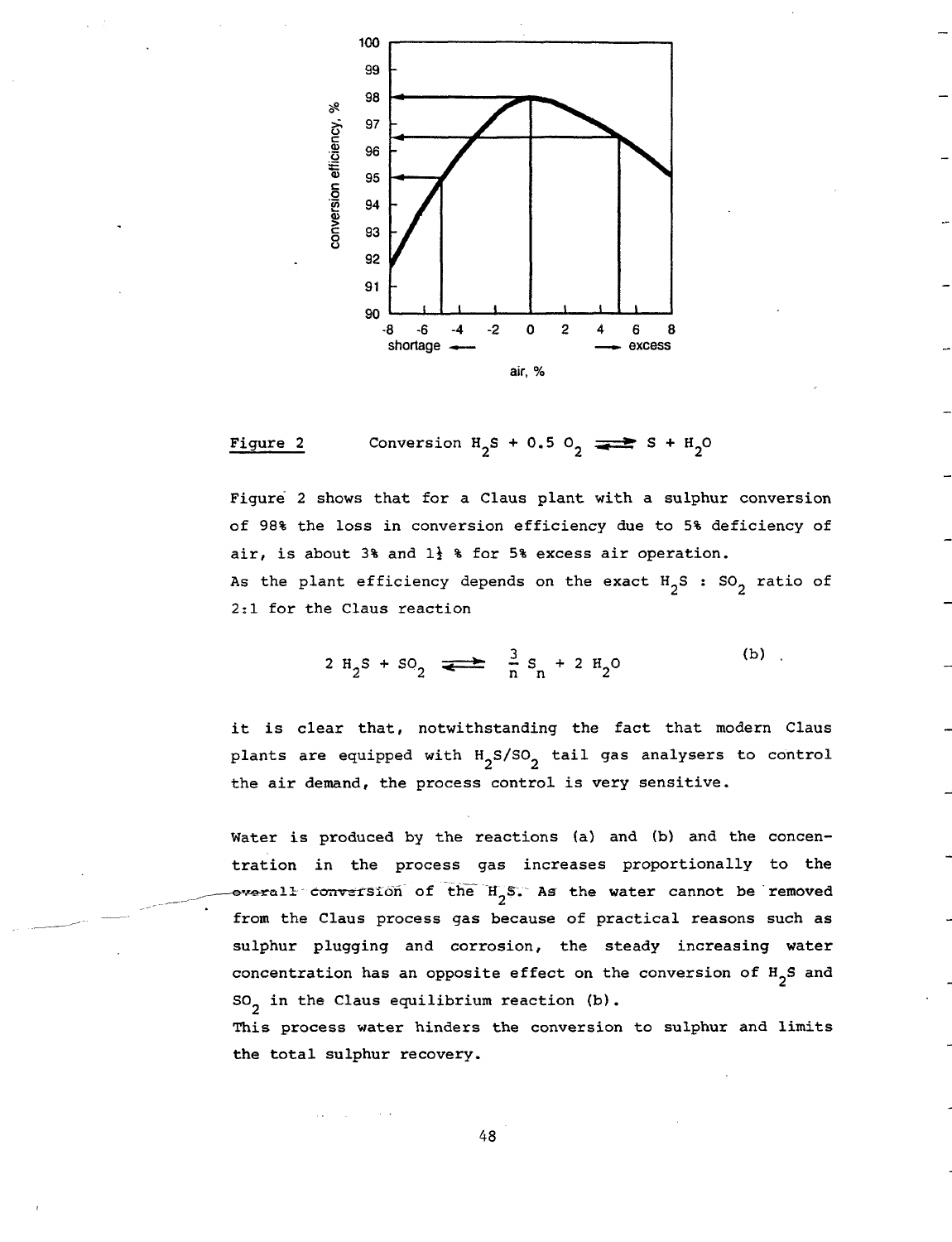## 4. THE SUPERCLAUS PROCESS.

The Claus process indeed has limitations that hinder higher conversion efficiencies.

Firstly the establishment of the Claus equilibrium

$$
2 H_2 S + SO_2 \longrightarrow \frac{3}{n} S_n + 2 H_2 O
$$

which is thermodynamically limited and secondly the increasing water content in the process gas during conversion into sulphur with the simultaneous decrease of the  $H_2S$  and  $SO_2$  concentration. The Claus process also calls for an accurate  $H_2S/SO_2$  ratio control in the tail gas.

The basic condition for the development of the SUPERCLAUS process was to overcome the limitations of the Claus process.

The new process should have

- a simpler and more flexible air to acid gas control
- a new catalyst for selective oxidation of  $H_2S$  directly to sulphur.

The principle of the new SUPERCLAUS process is that the wellknown critical H<sub>2</sub>S : SO<sub>2</sub> = 2:1 ratio control has been left and replaced by an operation with excess  $H_2S$ . The excess  $H_2S$  suppresses the  $SO_2$  concentration in the Claus tail gas after the second reactor stage. The  $H_{2}S$  left in the tail gas is then oxidized with air to sulphur by means of a newly developed catalyst.

Although the total quantity of air for oxidation of the  $H_2S$  gas according to reaction (a) is the same, the air in the SUPERCLAUS process is divided into two parts.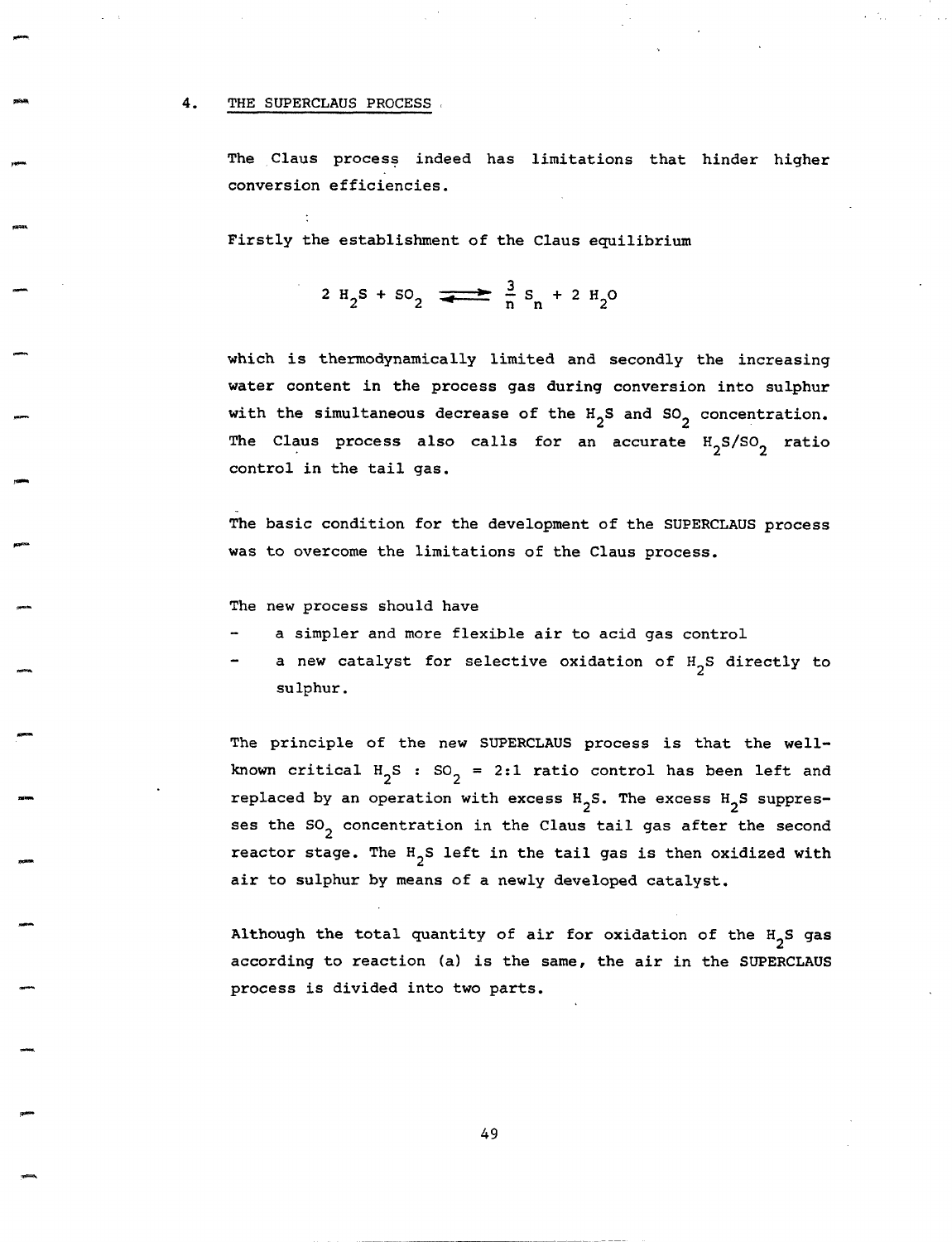The major part is introduced into the Claus burner, while the rest is charged to the third reactor filled with this new catalyst. The introduction of an additional amount of air to the third reactor will create the requested flexibility in the air to acid gas control.

The requirement for this new catalyst was that  $H_2S$  should be completely converted, with a high selectivity to elemental sulphur so that formation of  $SO_2$  should be very small even in the presence of excess air. Moreover, the catalyst should not be sensitive to high water concentrations present in the process gas. In other words, this catalyst should have no Claus reaction activity, so that the reverse Claus reaction

$$
\frac{3}{n} S_n + 2 H_2 O \implies 2 H_2 S + SO_2
$$

would not take place.

Other requirements were no  $CO/H_{2}/CH_{4}$  oxidation, no  $COS/CS_{2}$ formation, and the catalyst should be chemically and thermally stable with sufficient mechanical strength.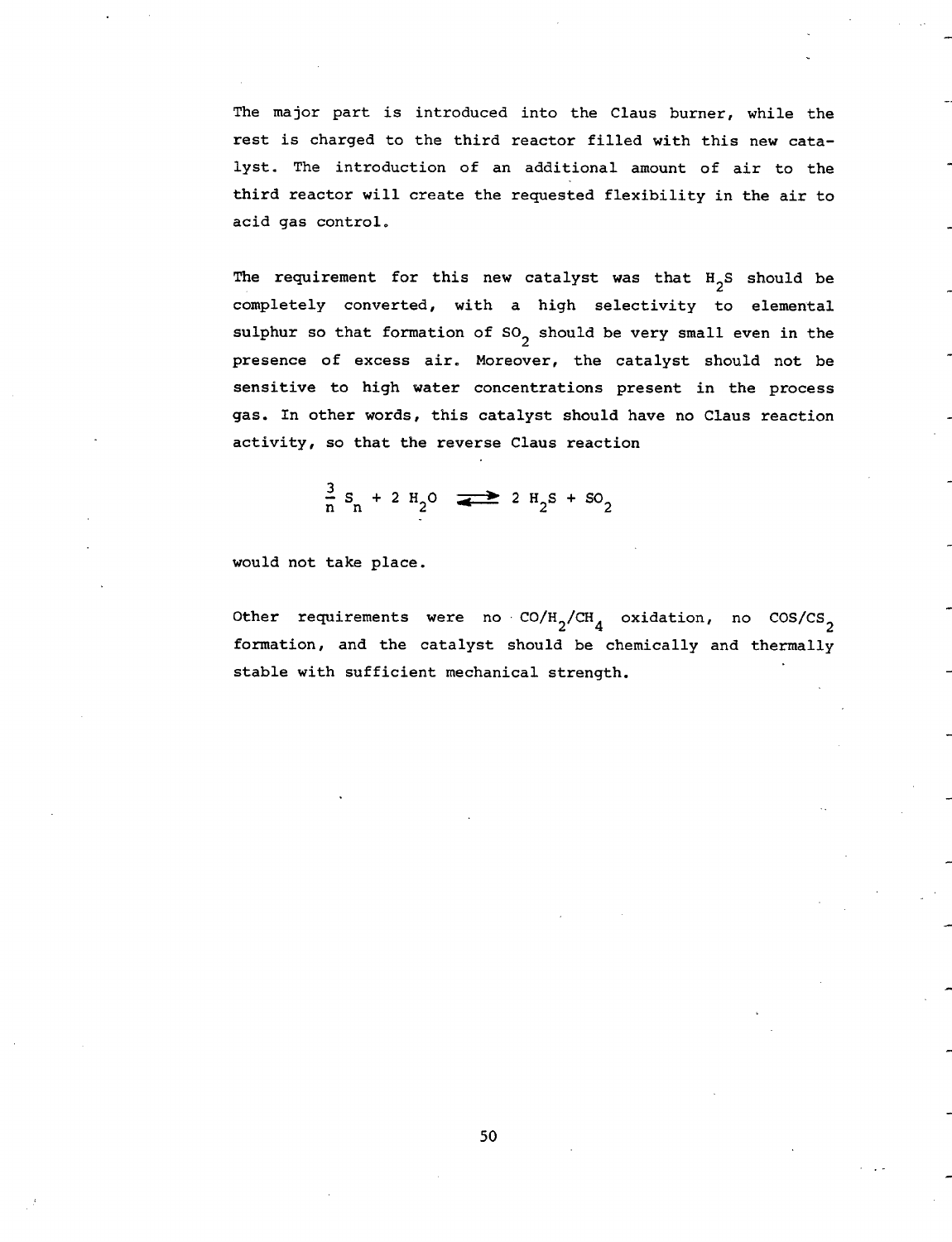The SUPERCLAUS-99 process consists of a thermal stage followed by three catalytic reactor stages (fig. 3).

Reactors no. 1 and no. 2 are loaded with standard Claus catalyst, while reactor no. 3 is filled with the newly developed selective oxidation catalyst. In the thermal stage the acid gas is burnt with a substofchiometric amount of air in such a way that the tail gas leaving the second reactor stage will contain 0.8 - 3 vol.  $\frac{1}{3}$  H<sub>2</sub>S. The combustion air is controlled by both a flow ratio controller with the incoming acid gas feed and an  $H_{2}S$  analyser controller located downstream the second reactor stage, acting on a trim valve in the combustion air supply.



## Figure 3 SUPERCLAUS-99 process

The  $H_2S$  burns according to reaction (a) with now a substoichiometric amount of air, resulting in a gas mixture in which  $H_2S$  is in excess of  $SO_2$  for the continuation of the Claus reaction (b). The excess  $H_2S$  will practically consume all  $SO_2$  in the process gas.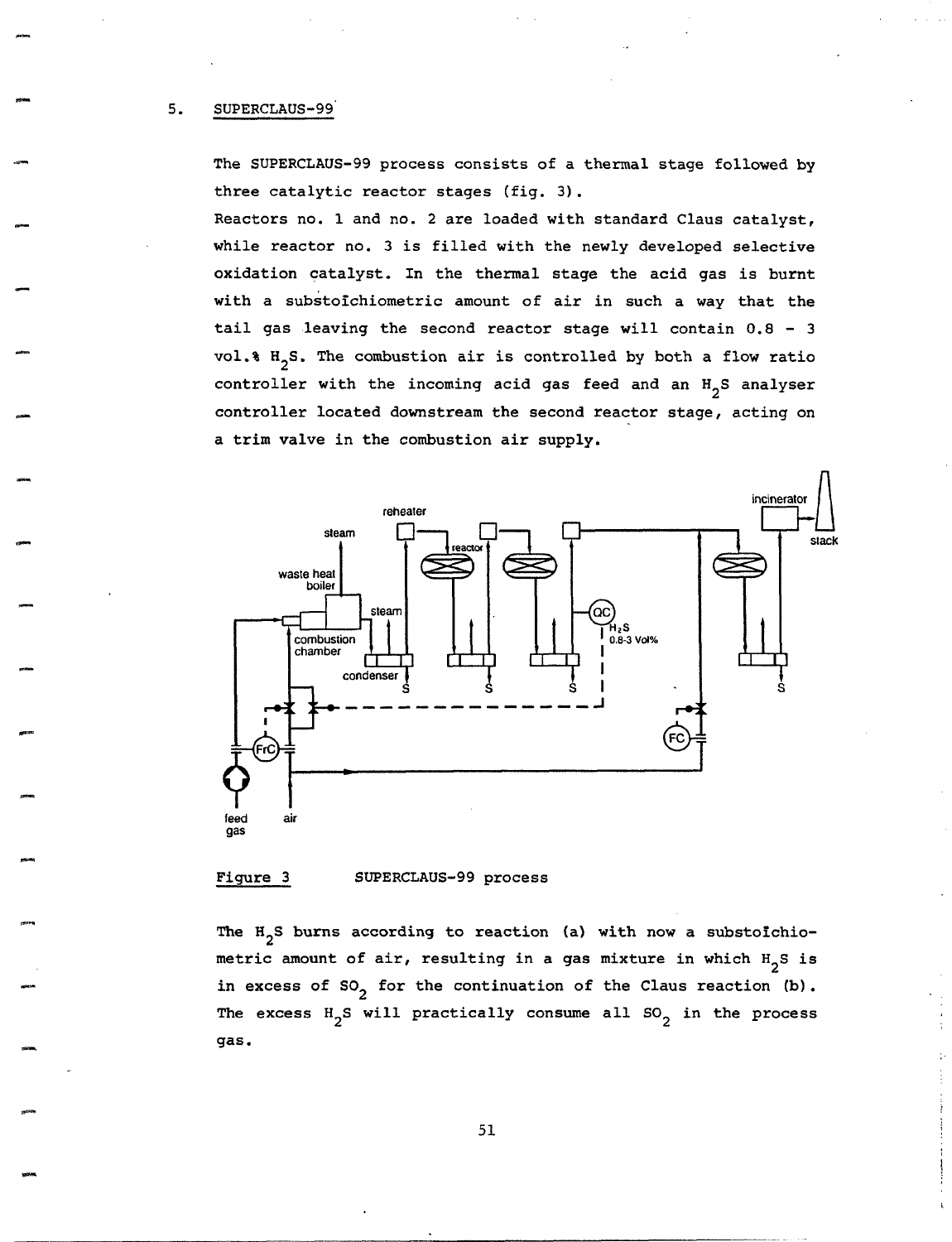Sulphur is produced in the thermal as well as in the two catalytic Claus reactor stages and steam is generated in the waste heat boiler and sulphur condensers like in the standard Claus process.

The  $H_2S$  concentration in the tail gas leaving the second reactor stage will be controlled between 0.8 - 3 vol.%. Air is added to the tail gas for the selective oxidation of the  $H_2S$  directly to elemental sulphur. The quantity of air is set in excess of this  $H_2S$  to cover fluctuations of the  $H_2S$  concentration in the tail gas.

Sulphur is produced according to the reaction

$$
H_2S + 0.5 O_2 \longrightarrow \frac{1}{n} S_n + H_2O
$$
 (c)

The third reactor stage consists of a heater, reactor and sulphur condenser. However, the normal operating conditions i.e. oxidation of  $H_2S$  with SO<sub>2</sub> have been replaced by oxidation of  $H_2S$  with oxygen.

Due to the operation with excess  $H_2S$  in the thermal, first and second reactor stages, the efficiency of conversion into sulphur decreases about 1-2%. However, the loss of conversion efficiency is more than compensated in the third reactor stage by the selective oxidation of the  $H_2S$  to elemental sulphur.

The new catalyst installed in this third reactor has an oxidation efficiency of  $H_{2}S$  to elemental sulphur of more than 90%. Because the new catalyst hardly oxidizes  $H_2S$  to SO<sub>2</sub> and has no Claus activity for the reverse reaction of sulphur and water to  $H_2S$  and  $SO_2$ , a total sulphur recovery rate of more than 99% can be reached (fig. 4).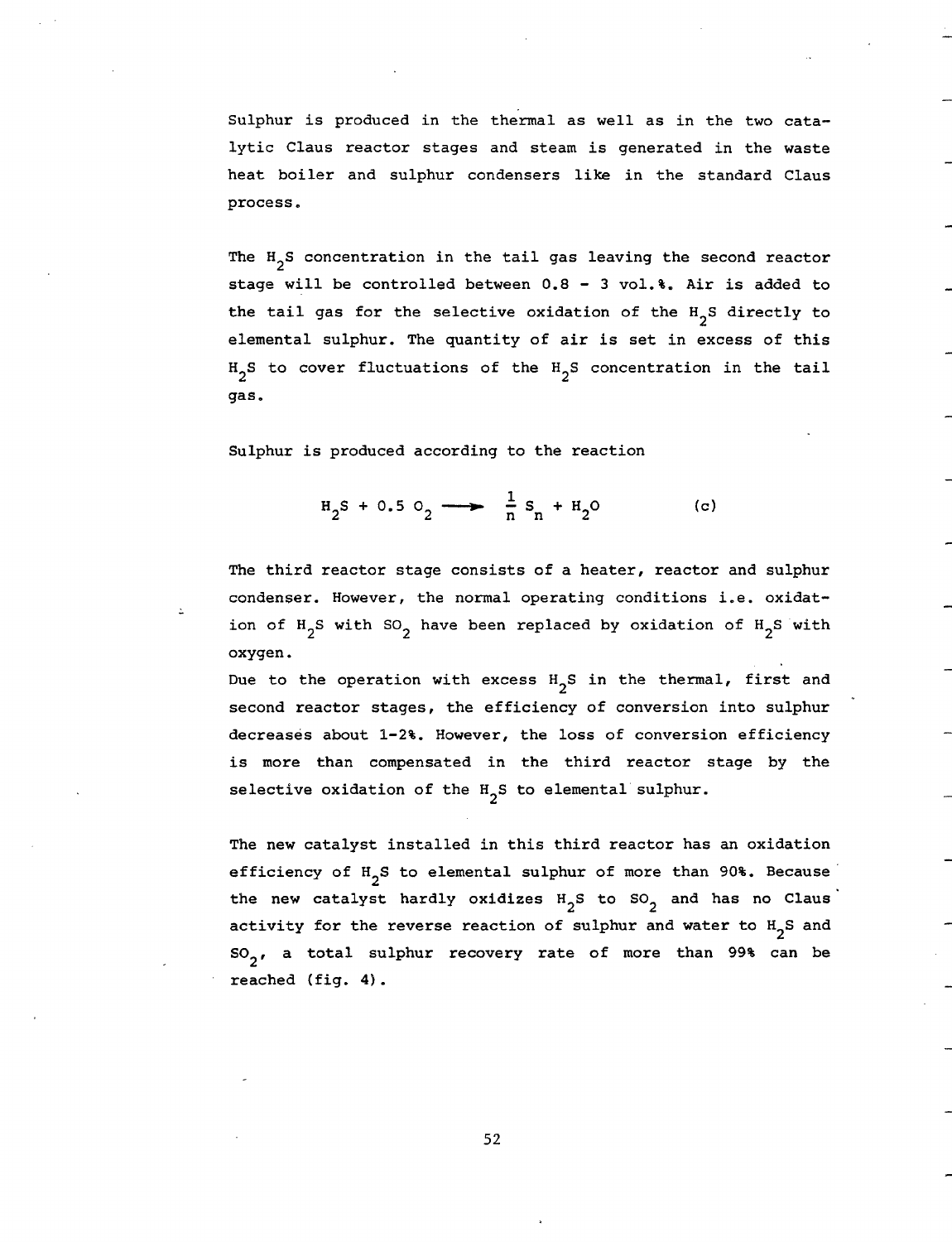

 $\mathcal{A}$ 

#### Total recovery SUPERCLAUS-99 process Figure 4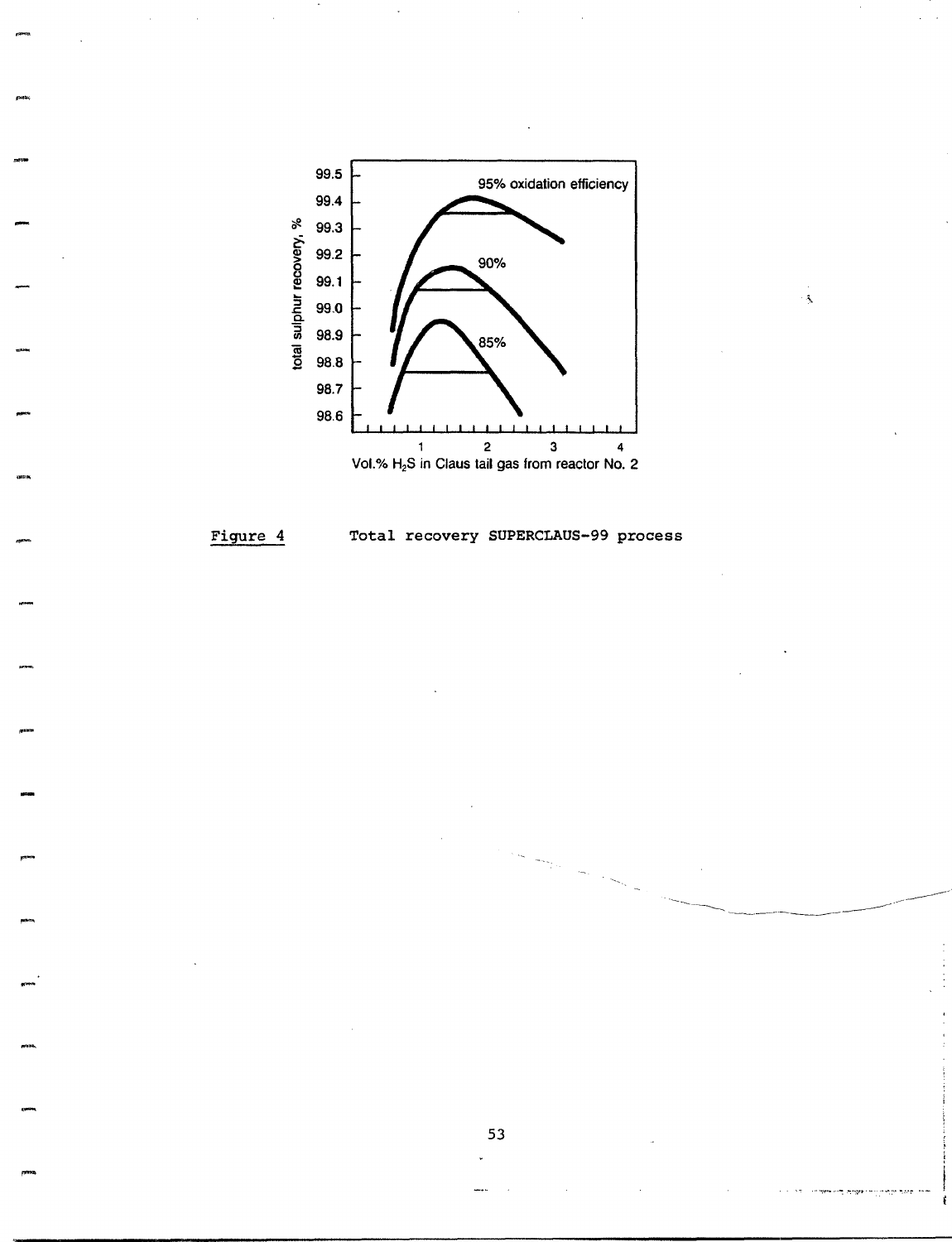#### 6. SUPERCLAUS-99.5

If a sulphur recovery rate of more than 99.5% is required, a hydrogenation stage has to be added between reactor no. 2 and the selective oxidation reactor.

The SUPERCLAUS-99.5 process therefore consists of a thermal stage, two Claus reactors, a hydrogenation reactor and a selective  $H_2S$  oxidation reactor (fig. 5).



#### Figure 5 SUPERCLAUS-99.5 process

As the newly developed selective oxidation catalyst is not sensitive to water, there is no need to condense the water downstream the hydrogenation reactor as is the case in practically all Claus Tail Gas Clean-up processes.

The gas from the hydrogenation reactor is cooled to the optimum inlet temperature of the selective oxidation reactor.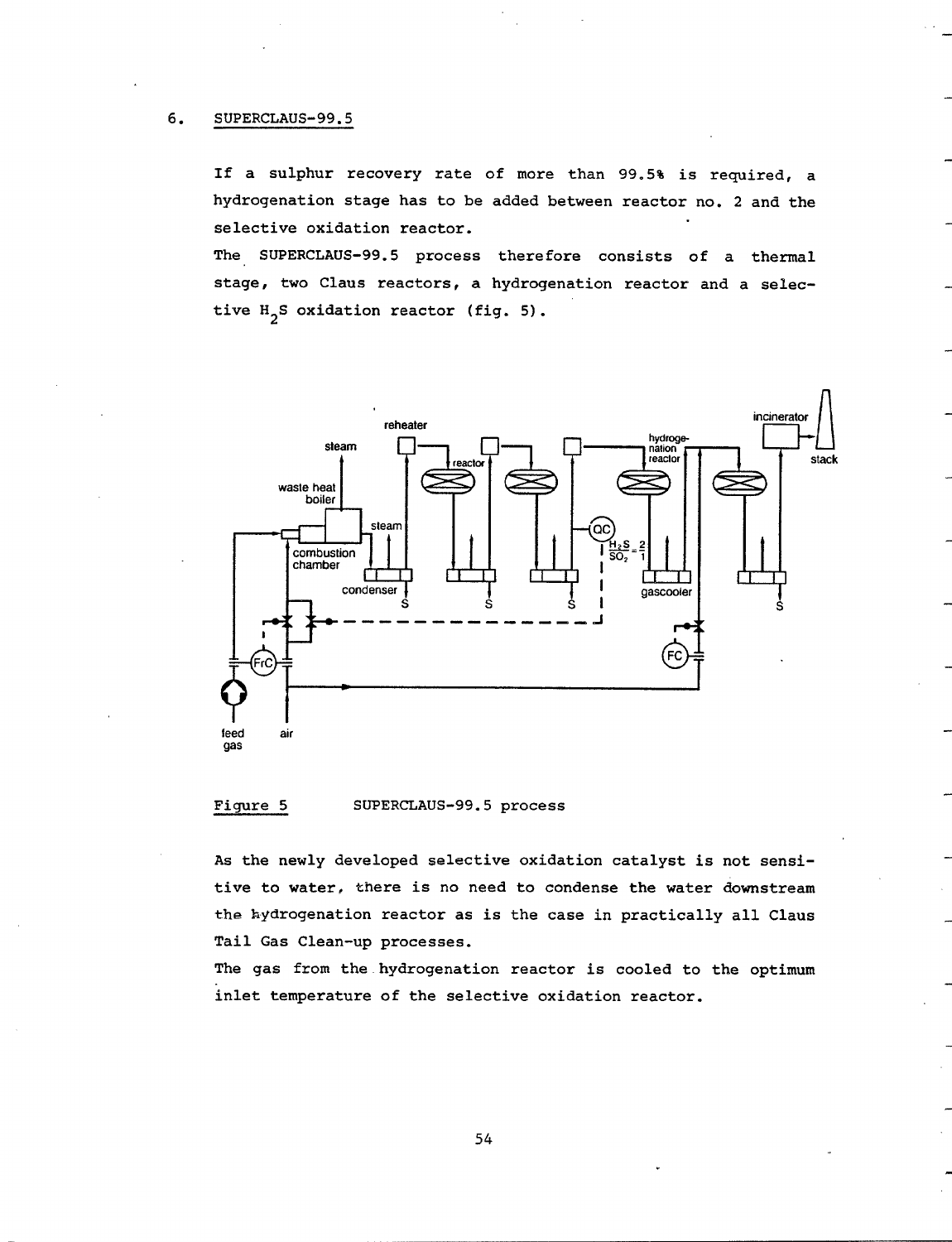Since all sulphur components like  $SO_2$ , COS, CS<sub>2</sub> and S-vapour are converted into  $H_2S$  in the hydrogenation reactor, there is no need to operate the thermal stage and reactors no. 1 and no. 2 with excess  $H_2S$ , and the normal  $H_2S$  : SO<sub>2</sub> ratio of 2:1 can be applied, but is less critical than for normal Claus operation. The desired flexibility is again obtained by introducing excess air to the selective  $H_2S$  oxidation reactor.

f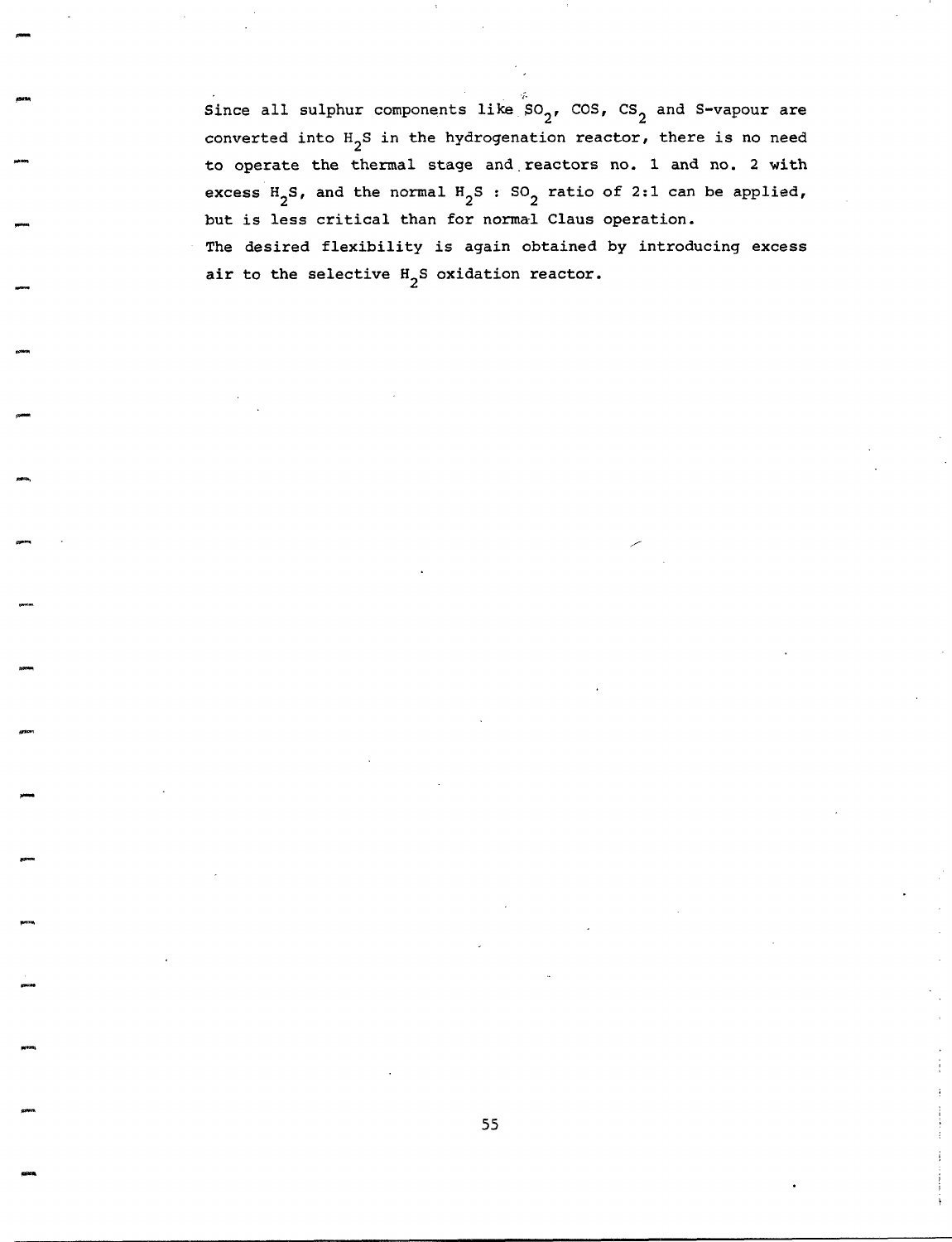#### 7. THE SUPERCLAUS CATALYST

The newly developed catalyst has some unique properties compared to the conventional Claus catalyst. The catalyst consists of a carrier on which active metal oxides have been brought. With newly developed preparation techniques it is possible to cover the carrier completely with active metal oxides, resulting in the following specific properties of this catalyst:

- $H_2S$  is completely converted with a high selectivity into sulphur, while the formation of  $SO_2$  is very small even in the presence of an overstoichiometric amount of oxygen.
- The catalyst does not establish the Claus equilibrium reaction. This means that the equilibrium reaction of sulphur with water to  $H_2S$  and  $SO_2$  does not occur.
- A high water concentration in the process gas has hardly any influence on the conversion of  $H_2S$  into sulphur.
- The catalyst is selective for  $H_2S$  oxidation. Other components like hydrogen, CO and other combustibles are not oxidized.

In case of misoperation when the catalyst is subjected to reducing gas conditions due to shortage of oxidation air,  $H_2S$  will react with the metal oxides of the catalyst to metal sulfides. However, with excess oxygen the catalyst can be easily regenerated.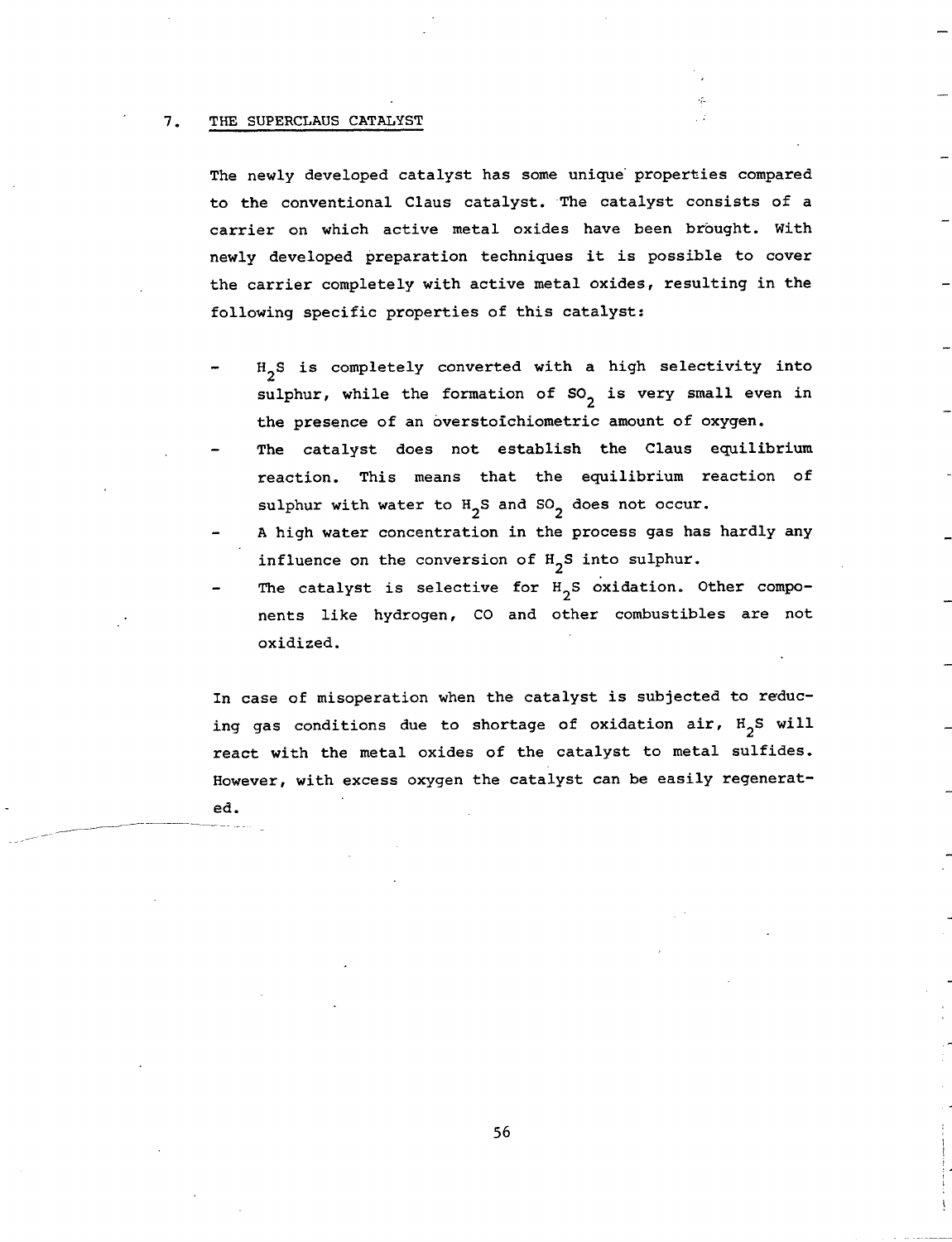### 8. INVESTMENT COSTS

The SUPERCLAUS process can be applied in new as well as in existing Claus plants.

Because of the simplicity of the process and the limited amount of equipment parts required, the extra investment costs are low. For retrofitting an existing three stage Claus plant the extra investment costs are only 5% of the total original costs. For a two stage Claus plant the extra costs amount to 17% of the toal original costs.

In case a sulphur recovery rate of 99.5% is required, the addition of a hydrogenation step is necessary and the extra investment costs will then be 30% of the price of a two stage Claus plant.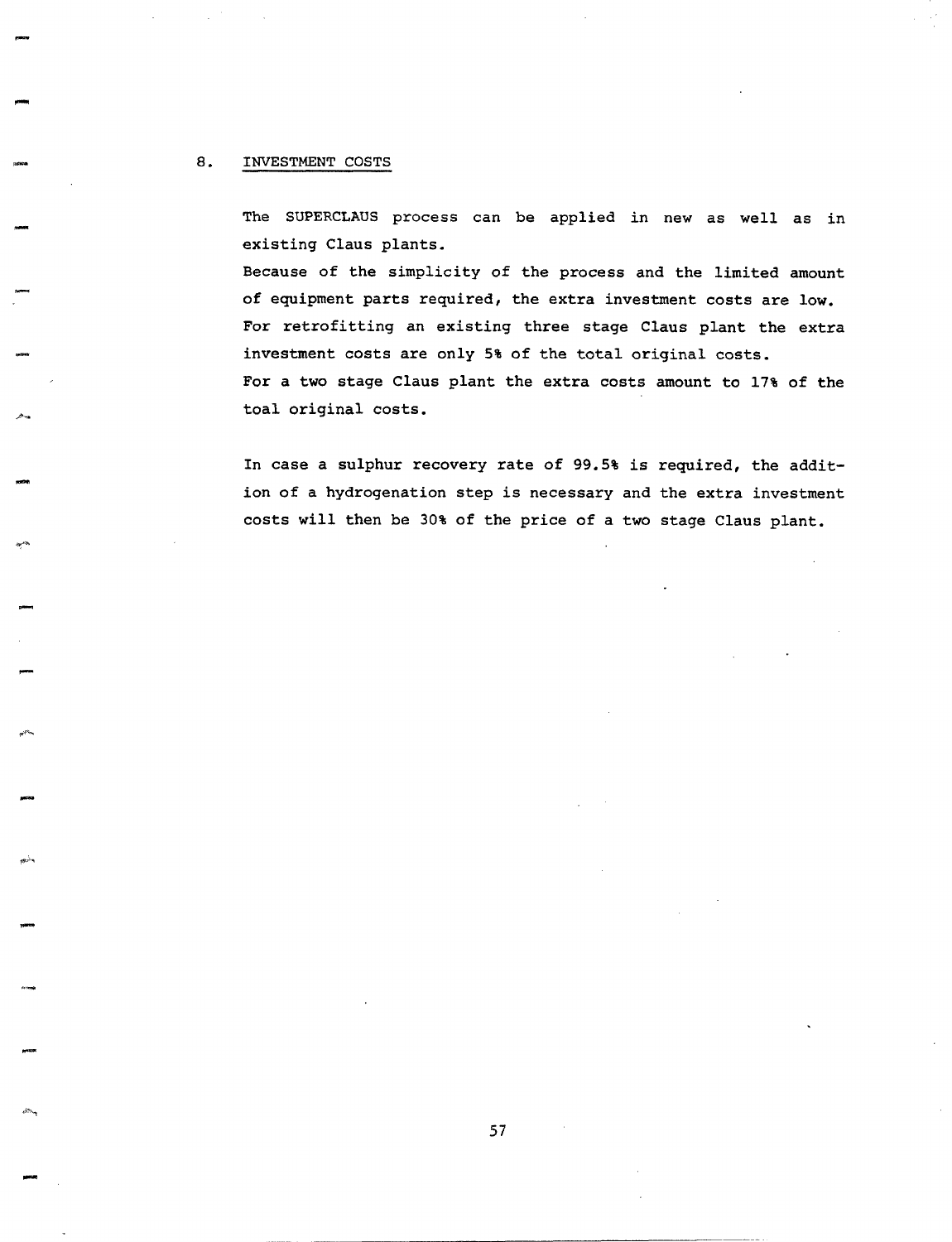### 9. EXPERIENCE

The SUPERCLAUS catalyst was developed and tested on laboratory bench scale for more than three years. As the results were very promising, it was decided to test the SUPERCLAUS process directly in a commercial unit.

A three stage I00 t/d Claus plant in a natural gas plant in the Federal Republic of Germany has been retrofitted to SUPERCLAUS, and since 21st January 1988 the SUPERCLAUS process is being successfully in operation.

The stage has been reached that the SUPERCLAUS process is available for natural gas Claus plants.